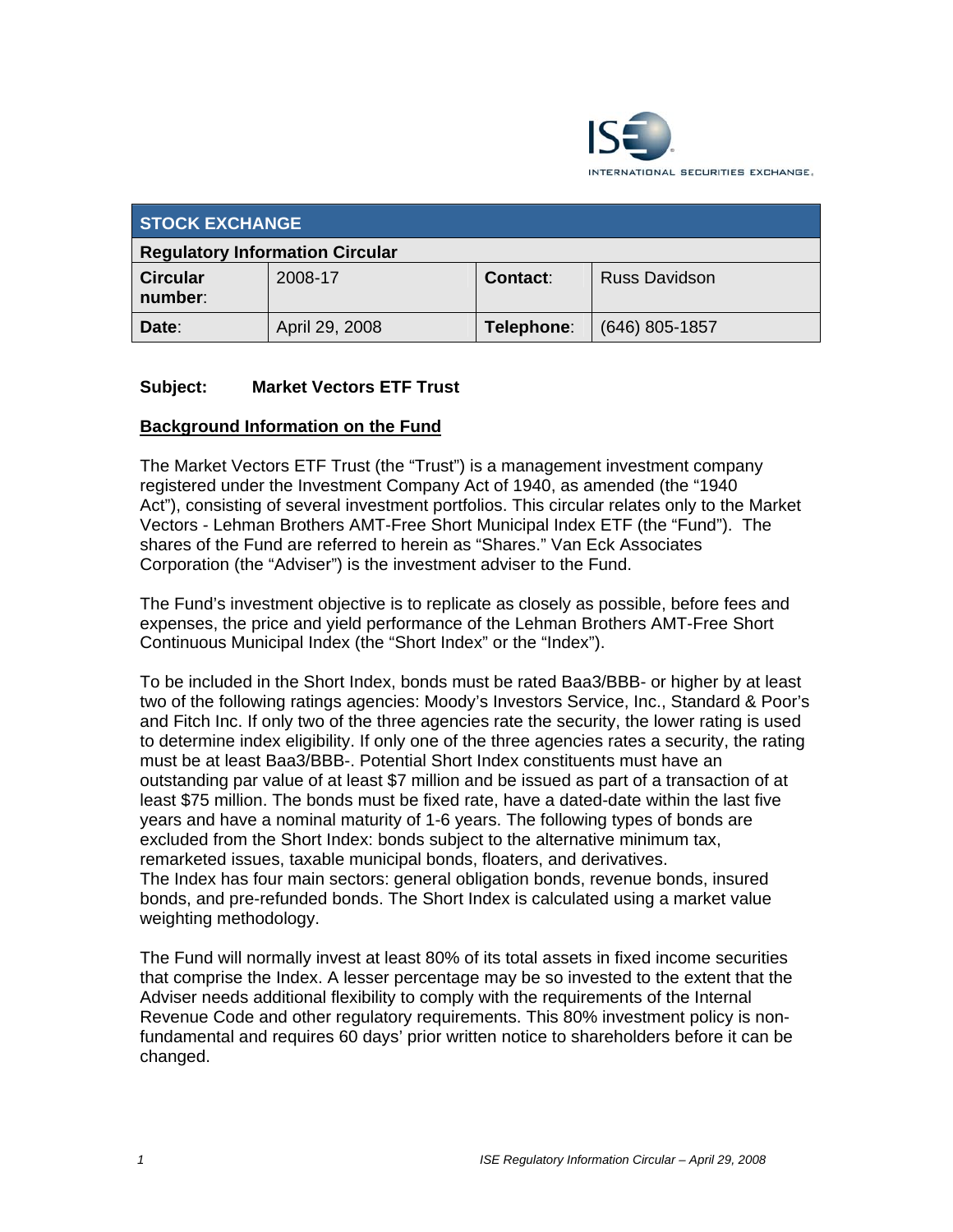The Fund is not managed according to traditional methods of "active" investment management, which involve the buying and selling of securities based upon economic, financial and market analysis and investment judgment. Instead, the Fund, utilizing a "passive" or indexing investment approach, attempts to approximate the investment performance of the Short Index.

The Fund expects to use a sampling approach in seeking to achieve its objective. Sampling means that the Adviser uses quantitative analysis to select municipal bonds and other securities that represent a sample of securities in the Index in terms of key risk factors, performance attributes and other characteristics. The quantity of holdings in the Fund will be based on a number of factors, including asset size of the Fund. The Adviser generally expects the Fund to hold less than the total number of securities in the Index, but reserves the right to hold as many securities as it believes necessary to achieve the Fund's investment objective.

In addition, from time to time, securities are added to or removed from the Index. The Fund may sell securities that are represented in the Index, or purchase securities that are not yet represented in the Index, in anticipation of their removal from or addition to the Index. Further, the Adviser may choose to overweight securities, purchase or sell securities not in the Index, or utilize various combinations of other available investment techniques, in seeking to track the Index.

As described more fully in the Trust's prospectus and Statement of Additional Information, the Fund will issue and redeem Shares on a continuous basis at their net asset value ("NAV") only in large blocks of 50,000 Shares (each, a "Creation Unit"). Creation Units will be issued and redeemed principally in-kind for securities included in the underlying index. Except when aggregated in Creation Units, the Shares may not be redeemed with the Fund.

Net investment income is typically distributed to shareholders monthly while capital gains are typically distributed to shareholders at least annually.

Shares are held in book-entry form, which means that no Share certificates are issued. The Depository Trust Company or its nominee is the record owner of all outstanding Shares of the Funds and is recognized as the owner of all Shares for all purposes.

The NAV per Share for the Fund is computed by dividing the value of the net assets of the Fund (i.e., the value of its total assets less total liabilities) by the total number of Shares outstanding. Expenses and fees are accrued daily and taken into account for purposes of determining NAV. The NAV of each Fund is determined each business day after the close of trading (ordinarily 4:00 p.m., Eastern Time or "ET") of the New York Stock Exchange. Any assets or liabilities denominated in currencies other than the U.S. dollar are converted into U.S. dollars at the current market rates on the date of valuation as quoted by one or more sources.

The registration statement for the Fund describes the various fees and expenses for the Fund's Shares. For a more complete description of the Fund and the underlying Index, visit the Fund's website at www.vaneck.com.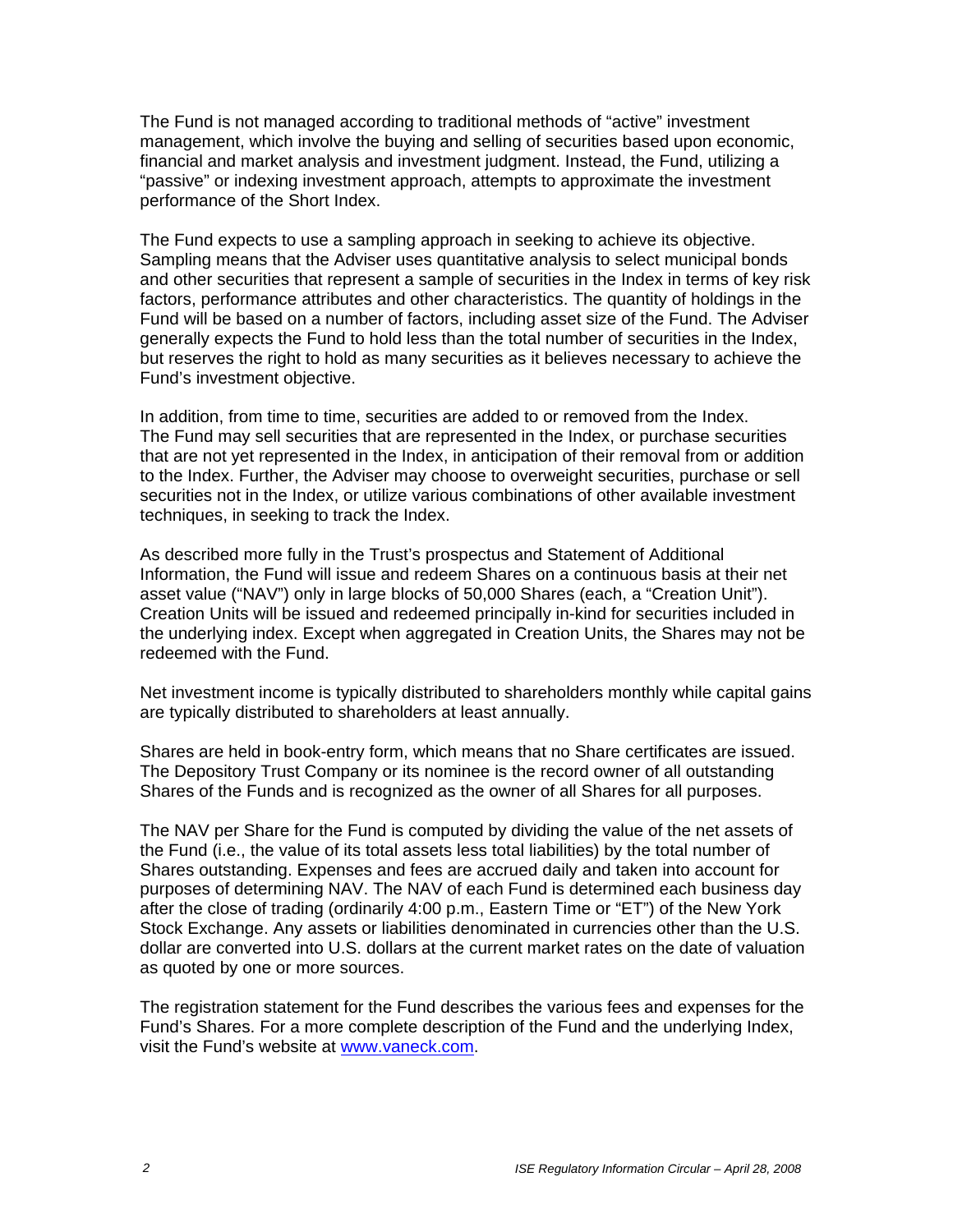# **Purchases and Redemptions in Creation Unit Size**

ISE Equity EAMs are hereby informed that procedures for purchases and redemptions of Shares in Creation Unit Size are described in the Trust's prospectus and SAI, and that Shares are not individually redeemable but are redeemable only in Creation Unit Size aggregations or multiples thereof.

## **Principal Risks**

Interested persons are referred to the discussion in the prospectus for the Fund of the principal risks of an investment in the Fund. These include tracking error risk (factors causing the Fund's performance to not match the performance of the underlying index), market trading risk (for example, trading halts, trading above or below net asset value), investment style risk, sector risk, investment approach risk, non-diversification risk, issuer-specific risk, management risk, municipal securities risk, interest rate risk, credit risk, call risk, and tax risk.

# **Exchange Rules Applicable to Trading in the Shares**

Trading in the Shares on ISE is subject to ISE equity trading rules.

# **Trading Hours**

The Shares will trade on ISE between 9:00 a.m. and 4:00 p.m. Eastern Time.

# **Trading Halts**

ISE will halt trading in the Shares of a Trust in accordance with ISE Rule 2101(a)(2)(iii). The grounds for a halt under this Rule include a halt by the primary market because it stops trading the Shares and/or a halt because dissemination of the IIV or applicable currency spot price has ceased, or a halt for other regulatory reasons. In addition, ISE will stop trading the Shares of a Trust if the primary market de-lists the Shares.

## **Delivery of a Prospectus**

ISE Equity EAMs should be mindful of applicable prospectus delivery requirements under the federal securities laws with respect to transactions in the Fund.

Prospectuses may be obtained through the Fund's website. The prospectus for the Fund does not contain all of the information set forth in the Fund's registration statement (including the exhibits to the registration statement), parts of which have been omitted in accordance with the rules and regulations of the Securities and Exchange Commission ("SEC"). For further information about the Fund, please refer to the registration statement.

In the event that the Fund relies upon an order by the SEC exempting the Shares from certain prospectus delivery requirements under Section 24(d) of the 1940 Act and in the future make available a written product description, ISE Rule 2123(i) requires that Equity EAMs provide to all purchasers of Shares a written

description of the terms and characteristics of such securities, in a form prepared by the Trust for the Fund, no later than the time a confirmation of the first transaction in the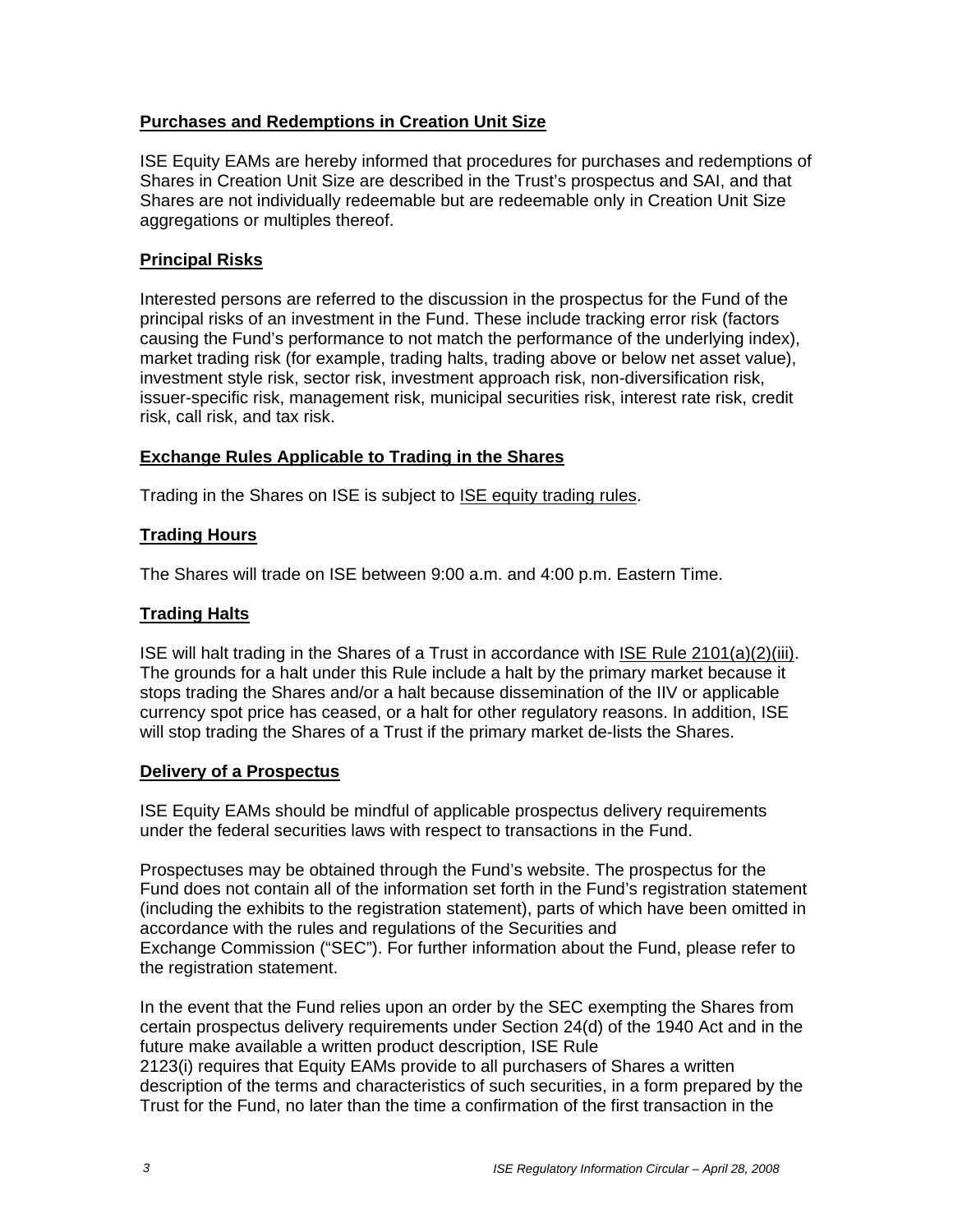Shares is delivered to such purchaser. In addition, Equity EAMs shall include such a written description with any sales material relating to the Shares that is provided to customers or the public. Any other written materials provided by a Equity EAM to customers or the public making specific reference to the Shares as an investment vehicle must include a statement in substantially the following form: "A circular describing the terms and characteristics of the Shares of the Fund has been prepared by the Trust and is available from your broker. It is recommended that you obtain and review such circular before purchasing Shares of the Fund. In addition, upon request you may obtain from your broker a prospectus for Shares of the Fund."

A Equity EAM carrying an omnibus account for a non-member broker-dealer is required to inform such non-member that execution of an order to purchase Shares for such omnibus account will be deemed to constitute agreement by the nonmember to make such written description available to its customers on the same terms as are directly applicable to ISE member under this rule.

Upon request of a customer, Equity EAMs also shall provide a copy of the Prospectus.

## **Exemptive, Interpretive and No-Action Relief Under Federal Securities Regulations**

The SEC has issued exemptive, interpretive or no-action relief from certain provisions of rules under the Securities Exchange Act of 1934 (the "Act") regarding trading in the above mentioned exchange-traded Fund.

### **Regulation M Exemptions**

Generally, Rules 101 and 102 of Regulation M prohibit any "distribution participant" and its "affiliated purchasers" from bidding for, purchasing, or attempting to induce any person to bid for or purchase any security which is the subject of a distribution until after the applicable restricted period, except as specifically permitted in Regulation M. The provisions of the Rules apply to underwriters, prospective underwriters, brokers, dealers, and other persons who have agreed to participate or are participating in a distribution of securities.

The SEC has granted an exemption from Rule 101 under Regulation M to permit persons participating in a distribution of shares of the above-mentioned Fund to engage in secondary market transactions in such shares during their participation in such a distribution. In addition, the SEC has granted relief under Regulation M to permit persons who may be deemed to be participating in the distribution of Shares of the above-mentioned Fund (i) to purchase securities for the purpose of purchasing Creation Unit Aggregations of Fund Shares and (ii) to tender securities for redemption in Creation Unit Aggregations. Further, the SEC has clarified that the tender of Fund Shares to the Fund for redemption does not constitute a bid for or purchase of any of the Fund's securities during the restricted period of Rule 101. The SEC has also granted an exemption pursuant to paragraph (e) of Rule 102 under Regulation M to allow the redemption of Fund Shares in Creation Unit Aggregations during the continuous offering of Shares.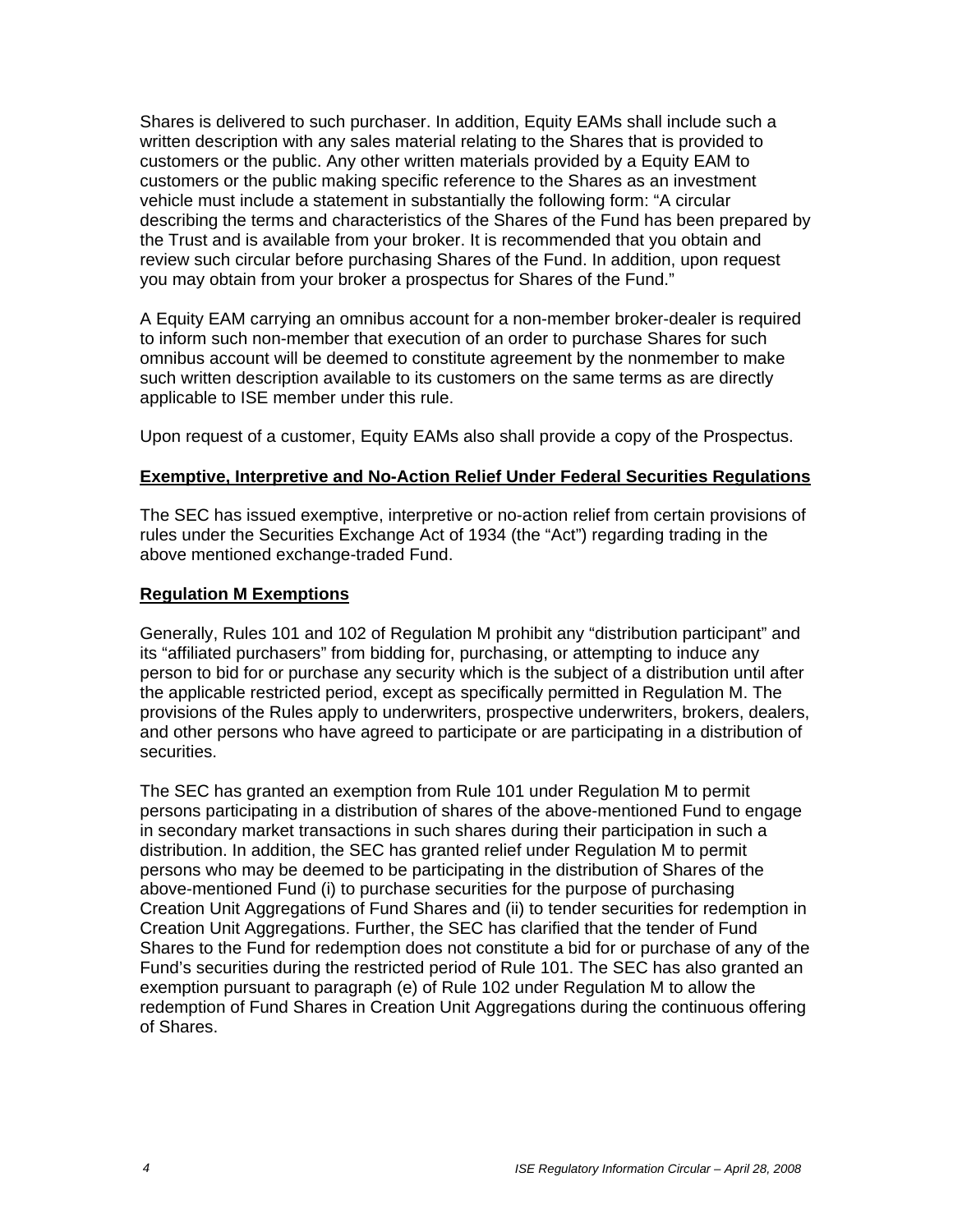## **Customer Confirmations for Creation or Redemption of Fund Shares (SEC Rule 10b-10)**

Broker-dealers who handle purchases or redemptions of Fund Shares in Creation Unit size for customers will be permitted to provide such customers with a statement of the number of Creation Unit Aggregations created or redeemed without providing a statement of the identity, number and price of shares of the individual securities tendered to the Fund for purposes of purchasing Creation Unit Aggregations ("Deposit Securities") or the identity, number and price of shares to be delivered by the Trust for the Fund to the redeeming holder ("Redemption Securities"). The composition of the securities required to be tendered to the Fund for creation purposes and of the securities to be delivered on redemption will be disseminated each business day and will be applicable to requests for creations or redemption, as the case may be, on that day. This exemptive relief under Rule 10b-10 with respect to creations and redemptions is subject to the following conditions:

1) Confirmations to customers engaging in creations or redemptions must state that all information required by Rule 10b-10 will be provided upon request;

2) Any such request by a customer for information required by Rule 10b-10 will be filed in a timely manner, in accordance with Rule 10b-10(c);

3) Except for the identity, number and price of shares of the component securities of the Deposit Securities and Redemption Securities, as described above, confirmations to customers must disclose all other information required by Rule 10b-10(a).

## **SEC Rule 14e-5**

An exemption from Rule 14e-5 has been granted to permit any person acting as a dealer-manager of a tender offer for a component security of the Fund (1) to redeem Fund Shares in Creation Unit Aggregations from the issuer that may include a security subject to such tender offer and (2) to purchase Fund Shares during such tender offer. In addition, a no-action position has been taken under Rule 14e-5 if a broker-dealer acting as a dealer-manager of a tender offer for a security of the Fund purchases or arranges to purchase such securities in the secondary market for the purpose of tendering such securities to purchase one or more Creation Unit Aggregations of Shares, if made in conformance with the following:

1) such bids or purchases are effected in the ordinary course of business, in connection with a basket of 20 or more securities in which any security that is the subject of a distribution, or any reference security, does not comprise more than 5% of the value of the basket purchased; or

2) purchases are effected as adjustments to such basket in the ordinary course of business as a result of a change in the composition of the underlying index; and

3) such bids or purchases are not effected for the purpose of facilitating such tender offer.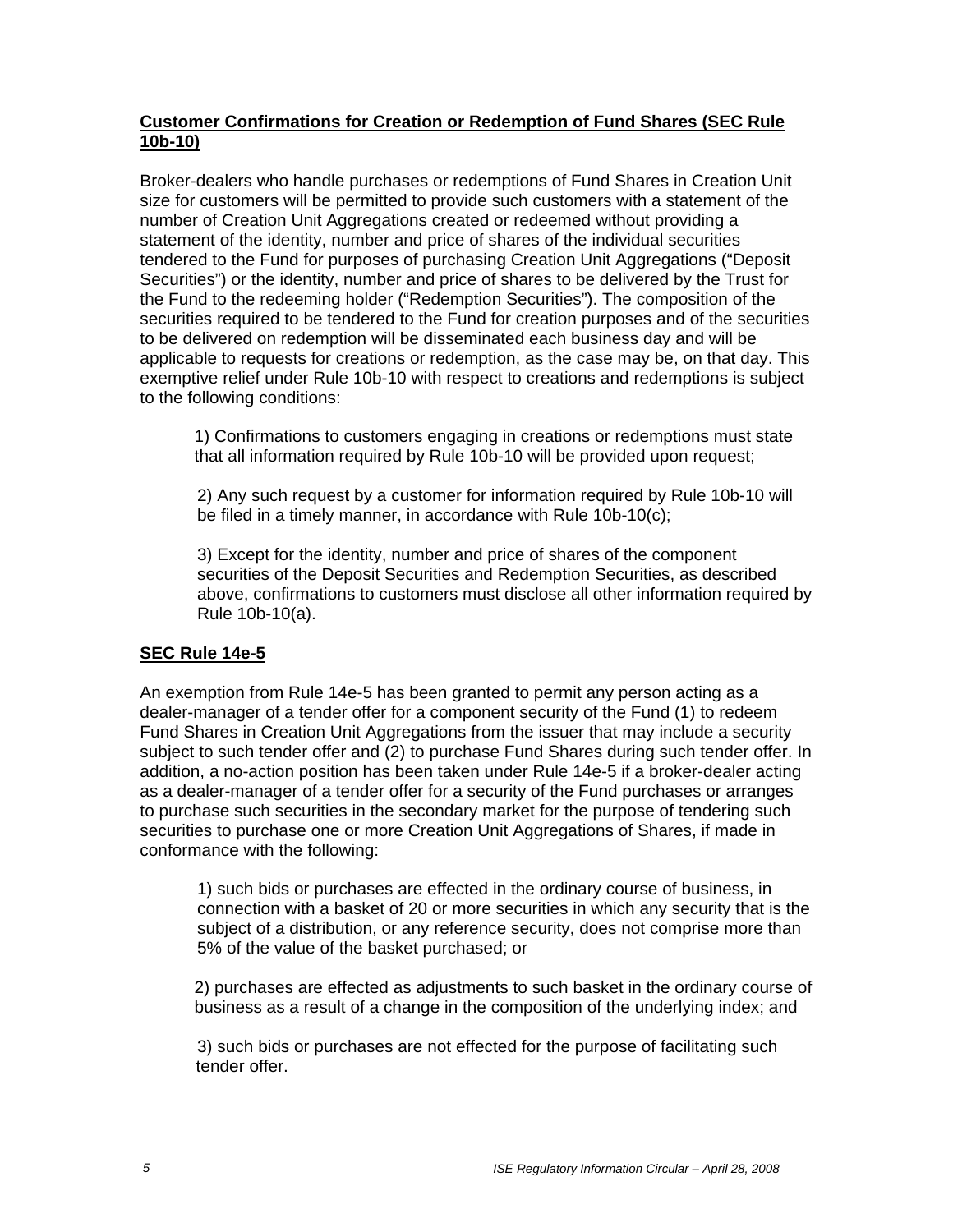# **Section 11(d)(1); SEC Rules 11d1-1 and 11d1-2**

Section 11(d)(1) of the Act generally prohibits a person who is both a broker and a dealer from effecting any transaction in which the broker-dealer extends credit to a customer on any security which was part of a new issue in the distribution of which he participated as a member of a selling syndicate or group within thirty days prior to such transaction. The SEC has clarified that Section 11(d)(1) does not apply to broker-dealers that are not Authorized Participants (and, therefore, do not create Creation Unit Aggregations) that engage in both proprietary and customer transactions in Shares of the Fund in the secondary market, and for broker-dealer Authorized Participants that engage in creations of Creation Unit Aggregations. This relief is subject to specific conditions, including the condition that such broker-dealer (whether or not an Authorized Participant) does not, directly or indirectly, receive from the fund complex any payment, compensation or other economic incentive to promote or sell the Shares of the Fund to persons outside the fund complex, other than non-cash compensation permitted under NASD Rule 2830(l)(5)(A), (B) or (C). (See letter from Catherine McGuire, Chief Counsel, SEC Division of Market Regulation, to Securities Industry Association, Derivative Products Committee, dated November 21, 2005.) The SEC also has taken a no-action position under Section 11(d)(1) of the Act that broker-dealers may treat Shares of the Fund, for purposes of Rule 11d1-2, as "securities issued by a registered open-end investment company as defined in the Investment Company Act" and thereby extend credit or maintain or arrange for the extension or maintenance of credit on Shares that have been owned by the persons to whom credit is provided for more than 30 days, in reliance on the exemption contained in the rule.

## **SEC Rule 15c1-5 and 15c1-6**

The SEC has taken a no-action position with respect to Rule 15c1-5 and Rule 15c1-6 as to the required disclosure of control by a broker or dealer with respect to creations and redemptions of Fund Shares and secondary market transactions therein. (See letter from Catherine McGuire, Chief Counsel, SEC Division of Market Regulation, to Securities Industry Association, Derivative Products Committee, dated November 21, 2005.)

#### **This Regulatory Information Circular is not a statutory prospectus. ISE Equity EAMs should consult the prospectus for a Trust and the Trusts' website at www.vaneck.com for relevant information.**

Please contact me with any inquiries regarding this Regulatory Information Circular.